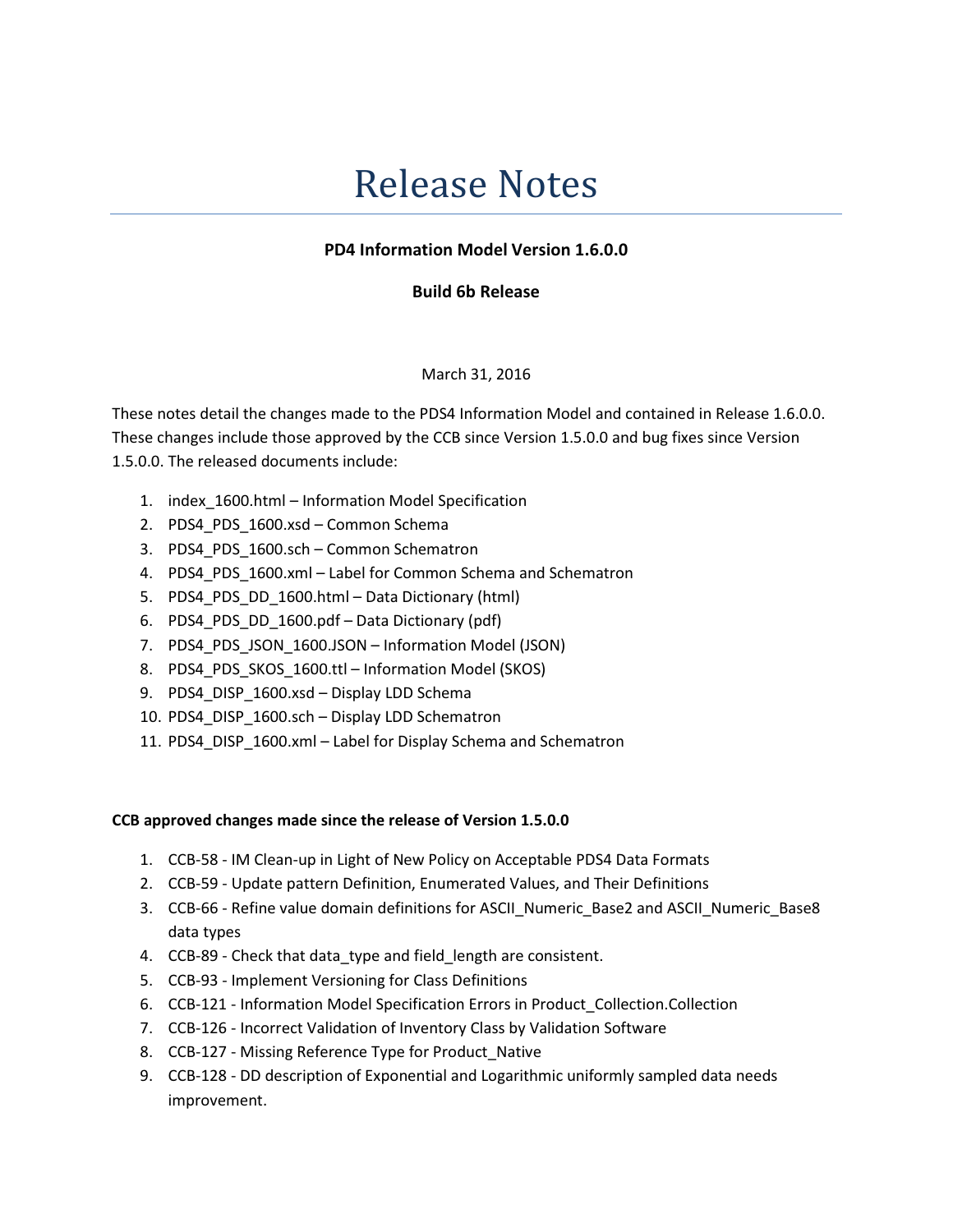- 10. CCB-129 Implement PDS4 Query Models
- 11. CCB-134 Add New Value for Type in Observing\_System\_Component
- 12. CCB-137 Add Lunar Sample and Synthetic Sample to Target\_Identification/type.
	- Values were also added to <Target.type>
	- "Calibration" was added to <Target.type> Cleanup
- 13. CCB-146 URN Prefix for the Russian Space Agency
- 14. CCB-147 Bug fixes for Version 1.6.0.0
- 15. CCB-148 Add "Weather Station" to the enumerated list of permissible values for attribute <Instrument.type>.